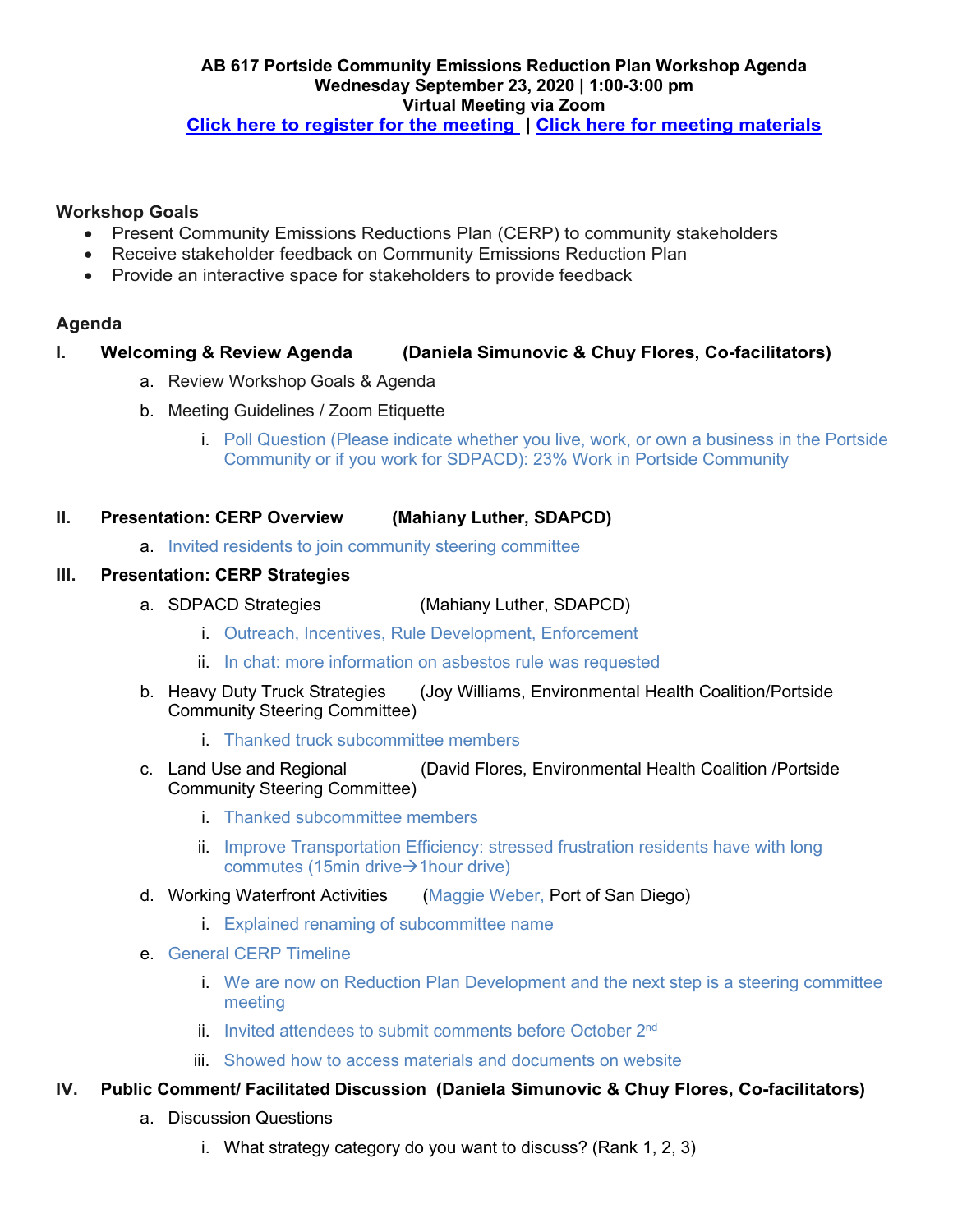- (A) Working Waterfront
- (B) Land Use Strategy
- (C) Community Engagement
- ii. For each strategy, what is missing?

Working Waterfront

- a. Brian Hill: Ships and cargo equipment produce a lot of pollution. Before being able to transition to EV ships, we should be looking into things that will also contribute to lowering emissions. What are the innovations for the ships and tugboats?
- b. Maggie: We are supporting tenants on moving into electric tugboats. Currently have shore power for ships at the cruise ship terminal and  $10<sup>th</sup>$ Ave.; are trying to expand this to National City terminal as well.
- c. Joy: Also looking at expanding requirements for vessel speed reduction (ex. For cargo ships to slow down to 12 nautical miles)
- d. David: Bonnet system
- e. Maggie: Grant has been awarded to purchase bonnet system to meet requirements for ships that can't plug in to shore power
- (B) Silvia (From Bradley Bang): How much responsibility is the Navy going to take for their share of the air pollution on our waterfront?
	- a. AC Dumaual (Navy): Just submitted CERP proposal to APCD. Working on discussing emissions, especially traffic around the base.
- (C) Brian Hill: As a resident, is there a way to look more into lower emitting alternatives?
	- a. Maggie: All strategies are currently public. There is a sister document to CERP that is currently being drafted. Looking at all alternative but trying to achieve the biggest emission reduction at lowest cost.
- (D) Silvia(on behalf of Bradley): I don't know what everyone else thinks but I found the Navy's spokesperson's response inadequate. We all know they are responsible for a large part of the pollution. They just had a huge accidental discharge. This is a presentation where they had a chance to address these issues and they don't have a response?
	- a. Daniela: The Navy was not invited to be part of the formal presentation, will be following up with Air District.
	- b. Mahiany: Are incorporating the actions Navy proposed to CERP, which will be available to webite. The APCD does regulate the Navy: subject to inspection and enforcement program. The district did issue a violation following the Navy fire which can be found on the district homepage. Proposed an incident response plan for community input.
	- c. Silvia: Acknowledged the work that is being done.
- (E) Malachi Smith: Thank you for allowing us to share comments, especially to Mahiany. As a new father, lung cancer and respiratory issues—having clean air quality is a big thing. In the realm of technology there are diesel filters and EV options that reduce a lot but are also very costly. Have you looked into a solution around hydrogen? Specifically hydrogen combustion
	- a. Maggie: We have looked into hydrogen technology. Looking at all alternative low emission fuels. Our primary focus is on electrification because other fuels are seen as a bridge to electrification. Invited Malachi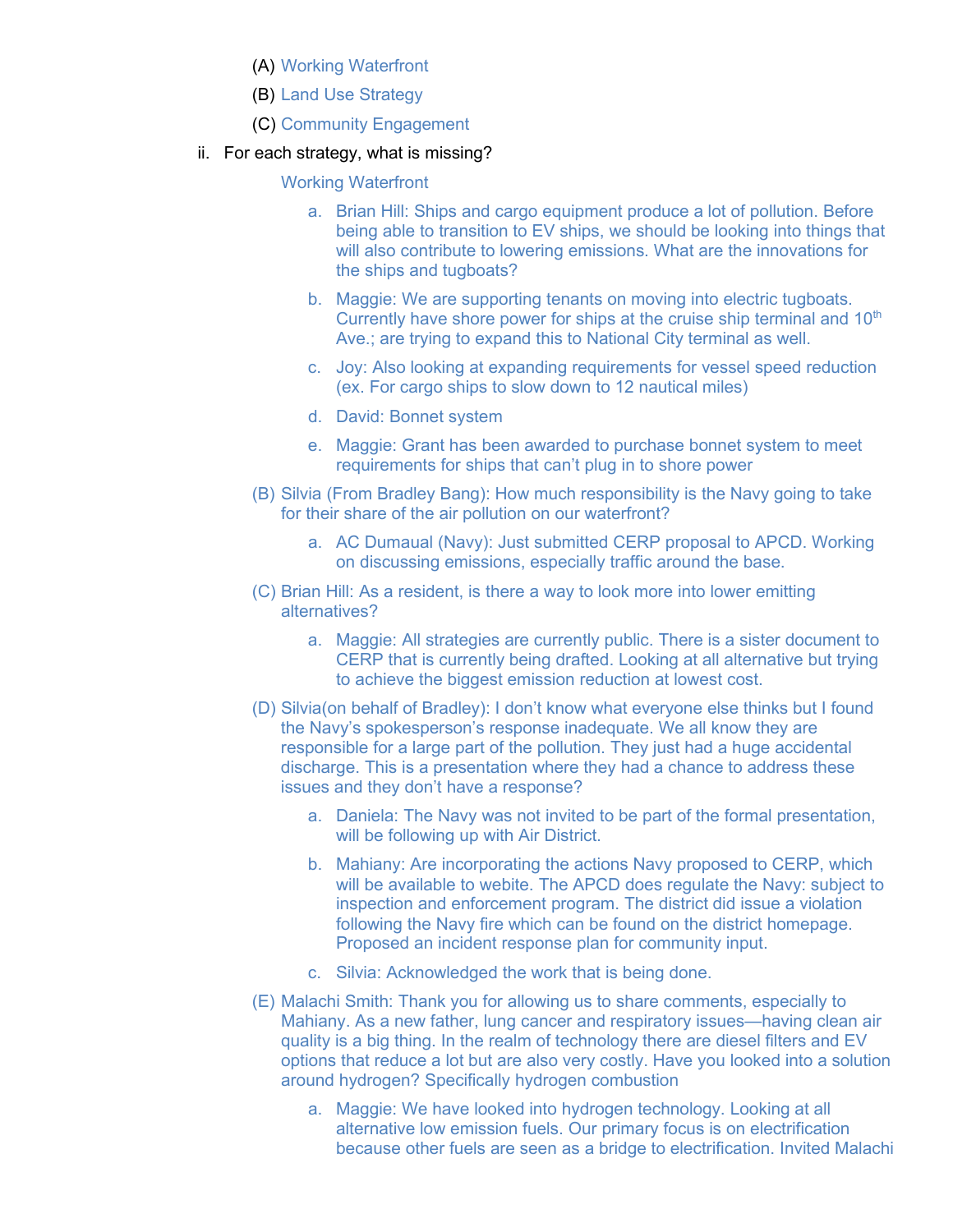to the December board meeting.

- iii. Land Use Strategy
	- (A) David Flores: From Monday meeting, National City should also design and implement a truck route.
		- a. Brian Hill: Just wanted to comment idling is very inefficient
	- (B) Bradley: I like that there is a proposal to create more green space in these neighborhoods near the port. Land use should be a priority. We need a more space in our communities
	- (C) Joy: The working waterfront subcommittee also feel that grade separation at leading intersections and moving truck routes are great strategies.
	- (D) Vicky White: Has there been any consideration of placing signs on I-5 directing trucks to only use certain exits? For example, I think trucks are not desired to exit at Cesar Chavez Parkway exit from I-5 southbound.
		- a. David Flores; We do have a strategy to solve issue of trucks exiting at that offramp. This would be a fantastic proposal. Caltrans and City of SD need to be able to make this commitment
	- (E) Ashley Valentin Gonzalez: Resident of Logan Heights. Will Joe's Farm (Community Garden) will be included in Land Use subcommittee park expansion mentioned. Is there a way that the morning truck routes in Logan Heights (by Walmart) can be changed to night? There is a lot of pedestrian traffic in the morning.
		- a. David Flores: With community gardens, we can review this with the City of San Diego.

Would need to be discussed in the Truck Subcommittee, but we have mentioned the need to connect with economic development / business groups to begin to inform businesses of upcoming truck rules from CARB. Invited to follow up and join the steering committee.

- (F) Bradley: How efficient are the barriers built next to freeways in reducing pollution from traffic?
	- a. Cathy: The is research on the efficiency of the barriers is being done right now.
- (G) Jack Monger: Suggested certain restrictions to residential development until there is a program or plan top address pollution from freeways. Allowing construction of new homes so close to freeways seems to be putting people's health as risk.
	- a. David Flores: Executive order signed today by Governor to put a very good goal for regular vehicles to push the transition to cleaner vehicles.
- (H) Silvia: Recommended Bradley become a steering committee member.
- (I) Barbara Lee: Sonoma Technology is working with Tree Fresno to measure the effectiveness of different types of vegetation barriers along roadways, through a Supplemental Environmental Project funded by the California Air Resources **Board**
- (J) Alicia Sanchez: Would like to know if trucks parked on Main street along I-5 North(where there are hotels) are allowed to be there. They are idling; turned on and making noise.
	- a. Tim Wolff: There are restrictions on idling. If trucks are within 100 ft of a house, they are limited to idling <5 and even less depending on how old the trucks are.